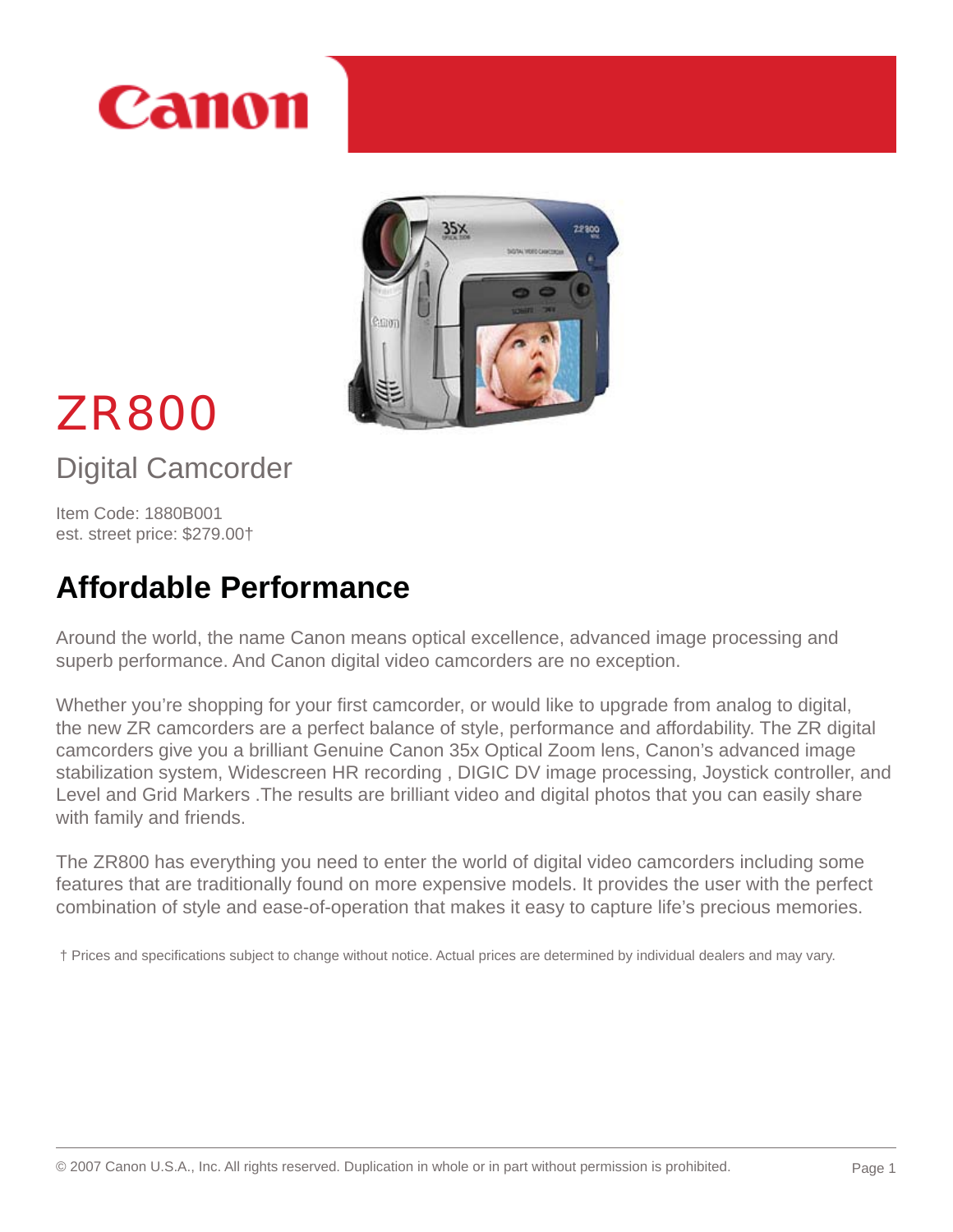# **35x Optical Performance You Can See**







The name Canon is synonymous with optical excellence the world over. Brilliant optical quality is part of every Canon broadcast TV lens, 35mm film camera, digital camera and camcorder -- and the ZR800 is no exception. It gives you clear, vibrant and brilliant video you'll be proud to share.

Your ZR800 camcorders come with Genuine Canon Optics, known worldwide by professionals and consumers alike for unsurpassed optical performance. In addition, the ZR camcorders come equipped with Canon's longest zoom ever: a 35x Optical Zoom. Plus, a powerful 1000x digital zoom lets you get close to the action from even farther away.

**Image Stabilization**





The ZR800's image stabilizer allows you to shoot rock-steady video -- even at maximum telephoto without a tripod -- for professional-looking video.

**IMAGE STABILIZER**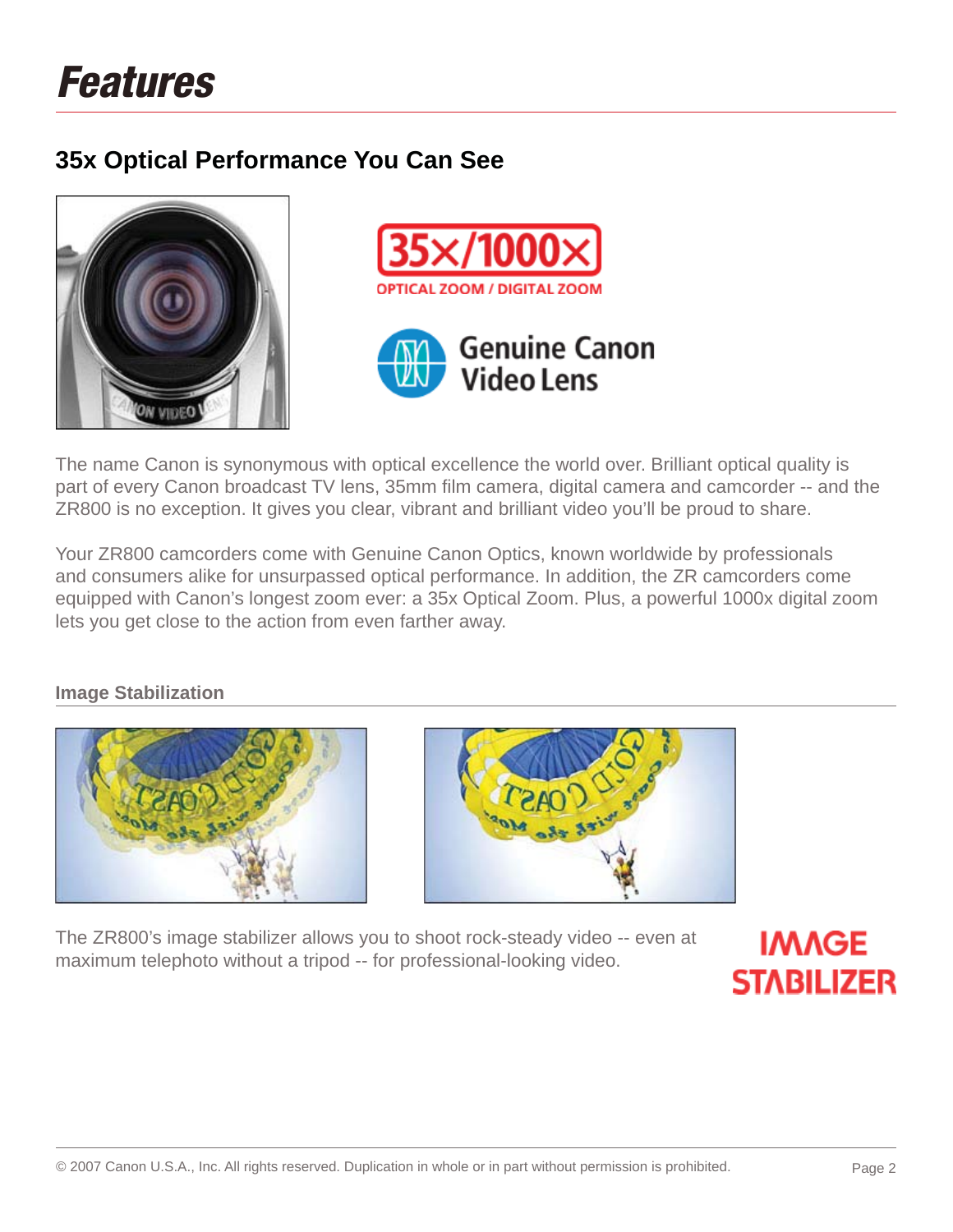### **Brilliant Video**







The new ZR800 features Canon's exclusive DIGIC DV image processor, which processes video and photos differently, resulting in exceptional color and clarity for both. Other features make it easy to record brilliant video.

#### **Smooth Zoom Control**

With Canon's smooth zoom control, you'll have three, pre-set zoom speeds that ensure professional, steady zoom shots.

#### **Level and Grid Markers**

Capturing level, well-composed shots is simple with the ZR800. Line up the horizon or other horizontal lines with the Level Marker in the viewfinder for level landscapes. Or, use the Grid Marker to help compose the perfect shot. Both markers can be set to white or grey for enhanced visibility, no matter what the background.

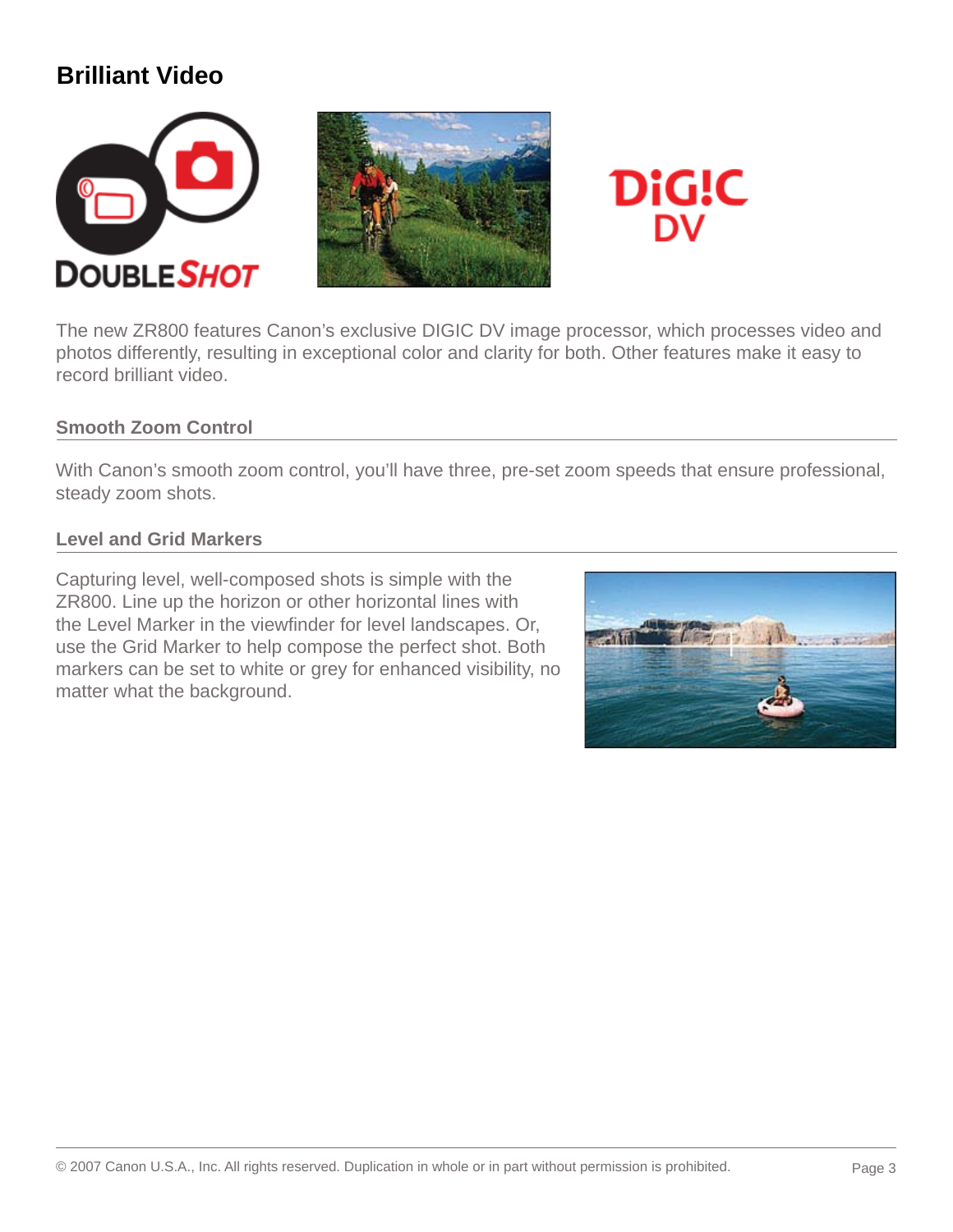# **Widescreen HR Recording**





You want your memories to last forever -- that's why you've taken the time to capture them. And you want to shoot in widescreen format to get everything you can out of your new widescreen TV or home theater system.

So, why is the way you record widescreen images so important? Because you want an image made for widescreen, not adapted for widescreen. Because every HD television is widescreen - widescreen is the future.

The story of how we do it may be a bit technical, but the result is clear to see. Canon camcorders use the entire width of the image sensor to capture video in true 16:9 format. What difference does this make? It's simple. With more pixels captured, you get better image quality. Some competitors' camcorders force the wider picture into a smaller space on the sensor -- giving you a less true image,

with fewer pixels and lower quality. With a Canon camcorder, your videos of your travels will let you relive great memories.

In addition, the viewfinder on your ZR800 displays your widescreen image in a letterbox view. From side to side and top to bottom, what you see is what you get. You can also view your widescreen shot in the ZR800's large, 2.7" LCD screen or its .35" color viewfinder. Either way, there isn't the guessing or extra work in looking at an image that's distorted like a fun house mirror.

To make things even easier, a Widescreen Button lets you switch from standard 4:3 to 16:9 Widescreen HR at the touch of your



finger. You can also use the widescreen feature with the camcorder's advanced image stabilization.

Every one of the camcorders in Canon's new ZR series gives you Widescreen HR Recording at a very affordable price. Why shouldn't your camcorder shoot as wide as your widescreen TV? It should -- and it's hard to match the widescreen video, or the value, you'll get from your Canon ZR.

Remember -- widescreen is the future. And Canon's Widescreen HR is true widescreen that's picture perfect.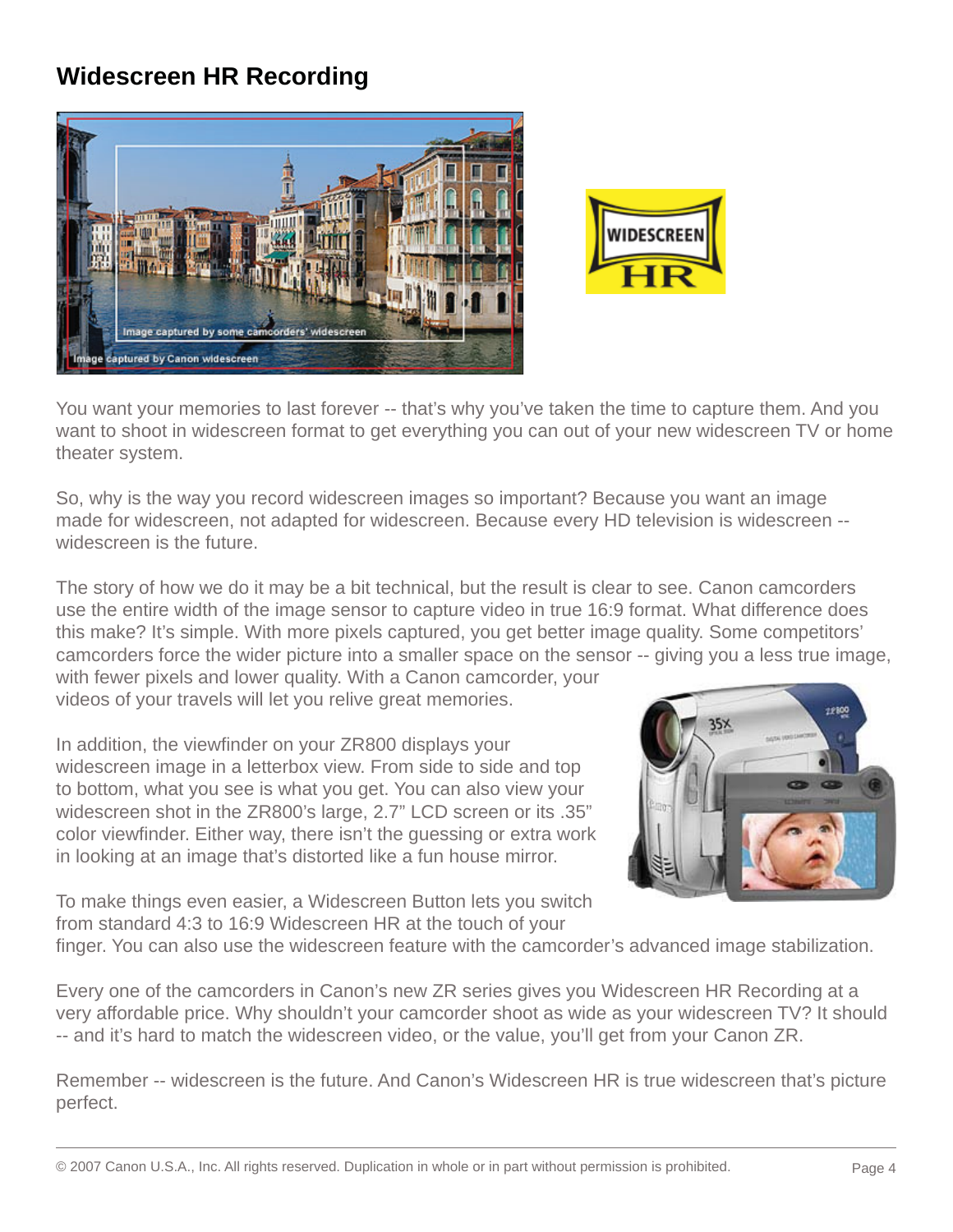# **Easy Operation**

The new ZR800 comes with a variety of features that make it an easy-to-operate camcorder.

The Joystick makes using the camcorder easier than ever. Extra buttons have been eliminated, allowing you to access many functions from one convenient place. The Joystick lets you control Play, Stop, Fast Forward, and Rewind functions during playback. It also controls exposure lock and exposure compensation during recording.



Also, an easy-to-read menu system makes the ZR800 a breeze to operate.

For the ultimate in stress-free shooting, there's the Easy Mode. In this setting, your ZR800 will automatically choose the focus, exposure and any additional available parameters to ensure that whatever you're recording comes out looking great. You don't have to worry about a thing -- just point and shoot!





Plus, this versatile camcorder is designed for lower battery consumption -- so you can keep on recording.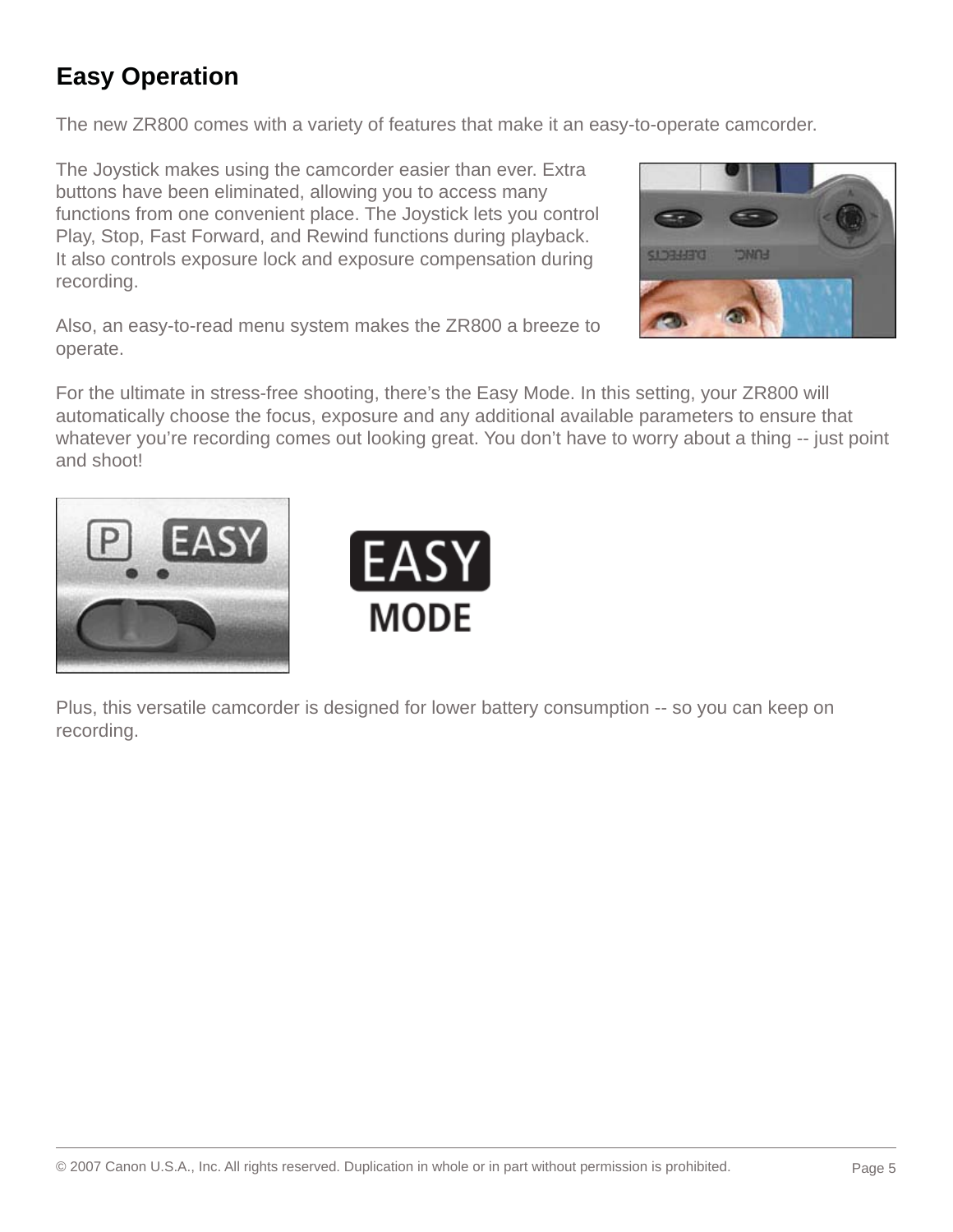# **Perfect Exposures**

The new ZR800 gives you exposure controls found on expensive digital still cameras.

#### **Exposure Lock**

With a push of its convenient omni-selector joystick, the ZR800 lets you lock your exposure settings, and then recompose your shot. For example, you can lock your exposure while zoomed in on your subject's face. Then, even if you zoom out to include a very bright or dark background, your ZR800 will still give your subject the right exposure. Also, by shifting the omni-selector left or right, you can adjust your exposure by up to +/-11 stops (+/-2.75 EV).

#### **Auto Slow Shutter Function**

The Auto Slow Shutter function ensures perfect exposures in low light by lowering your shutter speed.

### **Program AE Mode**

The ZR800 comes with Program AE Mode settings that give you perfect exposures in a variety of conditions: Snow, Beach, Sunset, Spotlight, Fireworks, Portrait, Sports and Night.





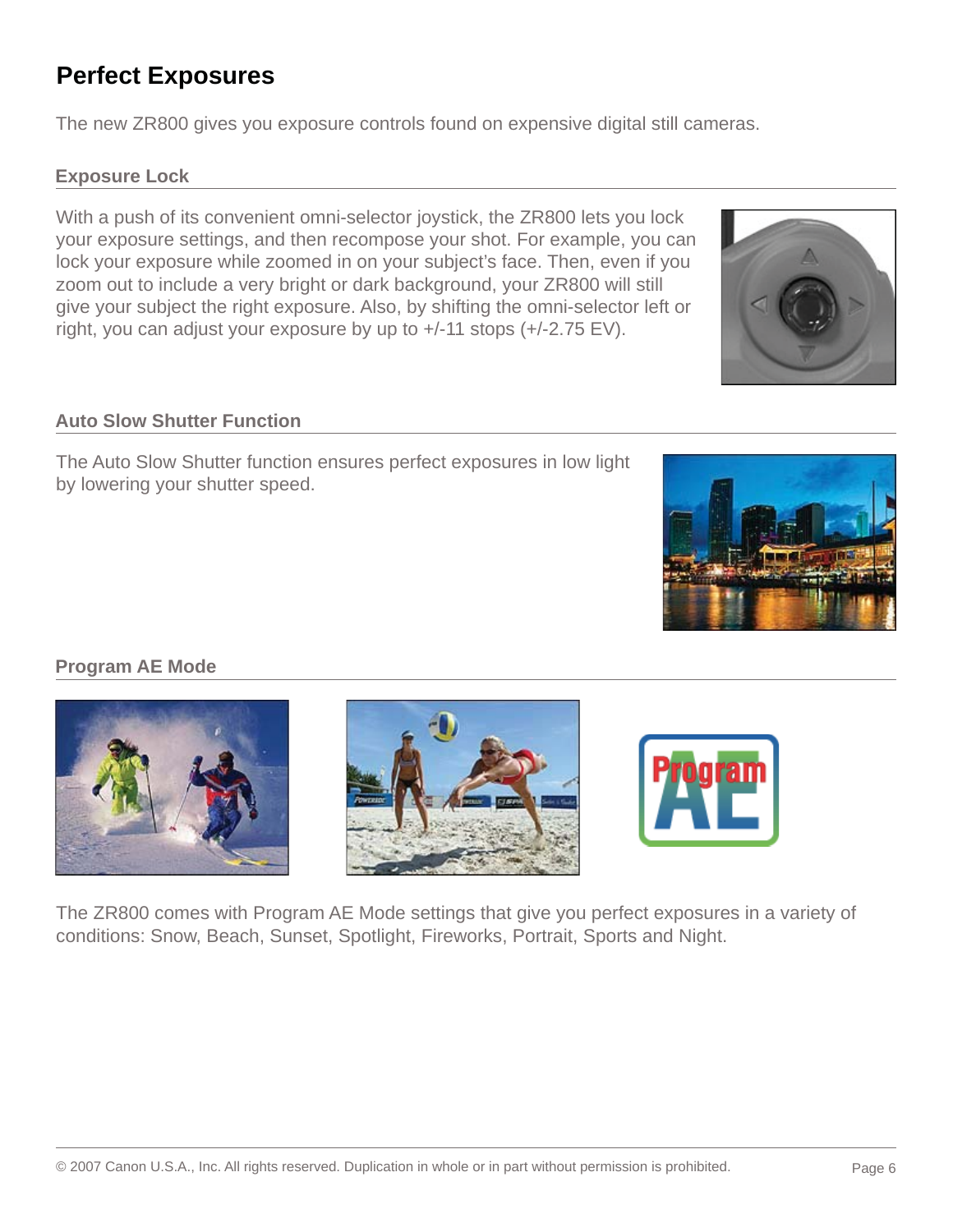# **Share Your Videos**

The ZR800 comes with an array of features that make it easy to share your videos.

### **Firewire/IEEE1394 DV Terminal**

Transfer your video to your computer and you can easily share your captured memories with friends and family. With the ZR800, it's simple. Just connect your computer to your camcorder's IEEE1394 DV terminal with a DV cable. Also known as Firewire or iLink, this high-speed interface lets you download your precious video footage with virtually no loss of video or audio quality. Your favorite recorded moments retain their pristine image and sound for everyone to enjoy.

### **Additional Features**

- **Built-in Manual Lens Cover** means you never have to go looking for your lens cover again. Plus, you don't have the bother of your lens cap dangling from your camcorder.
- **Microphone Terminal** lets you plug in an external microphone for enhanced audio performance.
- **1 Year Parts And Labor Limited Warranty** provides protection long after other manufacturers' warranties expire.

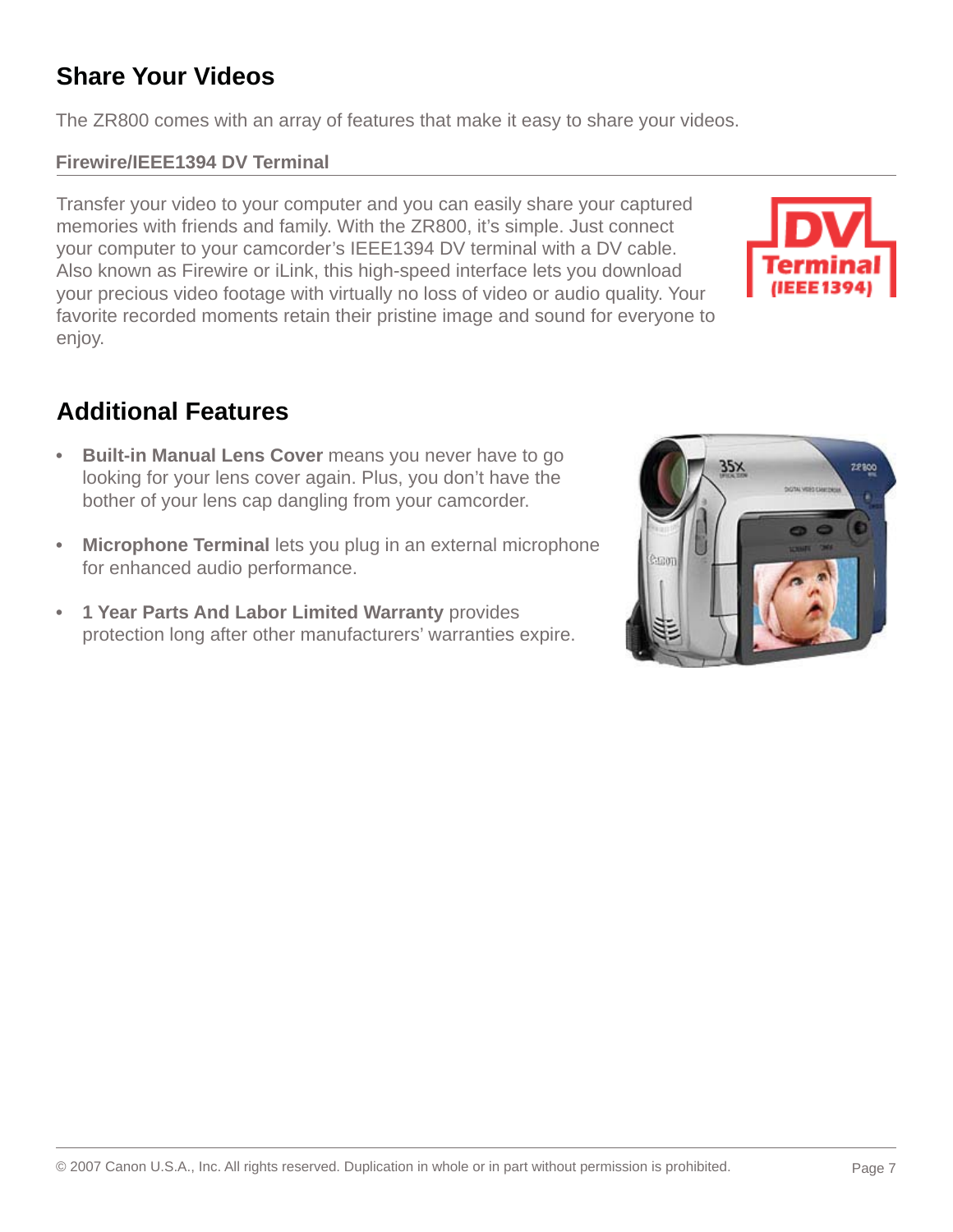# *Specifi cations*

### **Digital Video**

| <b>Image Sensor</b>                                         | 1/6" CCD, approx. 680,000 pixels                                           |
|-------------------------------------------------------------|----------------------------------------------------------------------------|
| <b>Total Pixels</b>                                         | Approx. 680,000                                                            |
| <b>Effective Pixels</b>                                     | Movies: approx. 340,000 (4:3)<br>approx. 450,000/360,000 (16:9 IS* OFF/ON) |
| <b>Tape Format</b>                                          | MiniDV                                                                     |
| <b>Maximum Recording Time</b><br>(with an 80-min. cassette) | SP: 80 min.; LP: 120 min.                                                  |
| Lens                                                        | focal length: 2.6-91mm,<br>f/2.0 - 5.0, 35x Optical Zoom                   |
| <b>Minimum Illumination</b>                                 | 2 lx (using Night Mode)                                                    |
| <b>Recommended Illumination</b>                             | More than 100 lx                                                           |
| <b>Viewfinder</b>                                           | 0.35", 114,000 pixels, wide-screen                                         |
| <b>LCD Screen</b>                                           | 2.7", approx. 112,000 pixels, wide-screen                                  |
| <b>Dimensions</b>                                           | (WxHxD) 2.2 x 3.6 x 4.7 in. (57 x 92 x 119 mm)(not including grip belt)    |
| <b>Weight (not including lens)</b><br>and battery pack)     | 13.2 oz. (375g) (camcorder body only)                                      |
|                                                             | Note: * IS - Image Stabilization                                           |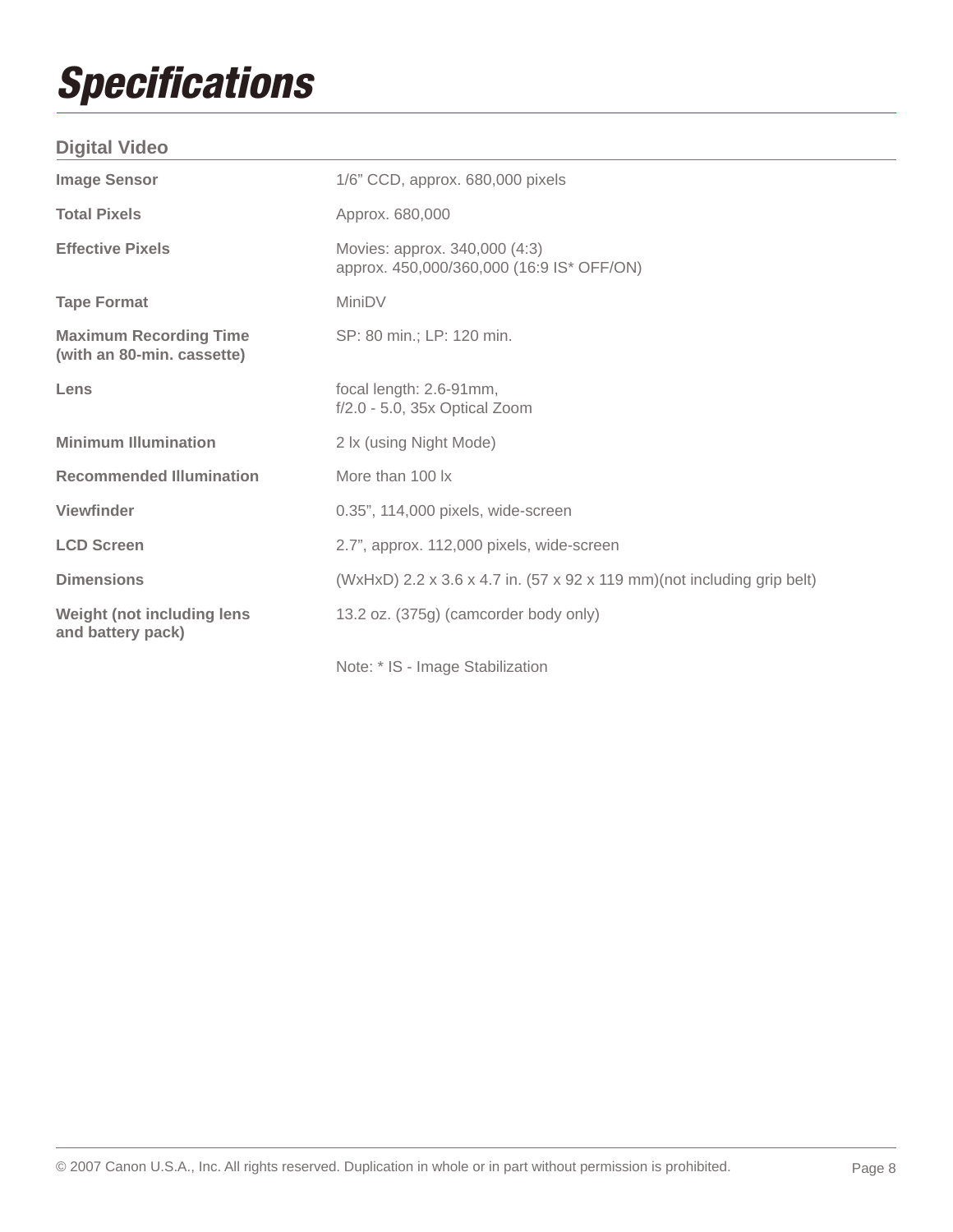# *Supplies & Accessories*



#### **BP-2L14 Battery Pack**

Lithium-Ion batteries, unlike Nickel-Cadmium batteries, have no "memory effect" which can reduce the usable power of the battery over time.



**CB-2LW Battery Charger for Canon NB-2LH Batteries**



**SC-2000 Soft Carrying Case** Protect your camcorder with the professional-quality SC-2000 Soft Carrying Case, featuring secure compartments for filters and extra battery packs.



**WS-20 Wrist Strap** Alternately, the WS-20 Wrist Strap will make sure you don't lose hold of your camcorder during life's more exciting moments.



**Canon DV Camcorder Starter Kit**

**Can't fi nd the part or accessory you're looking for? Customer Support can help. Call 1-800-828-4040 for assistance.**